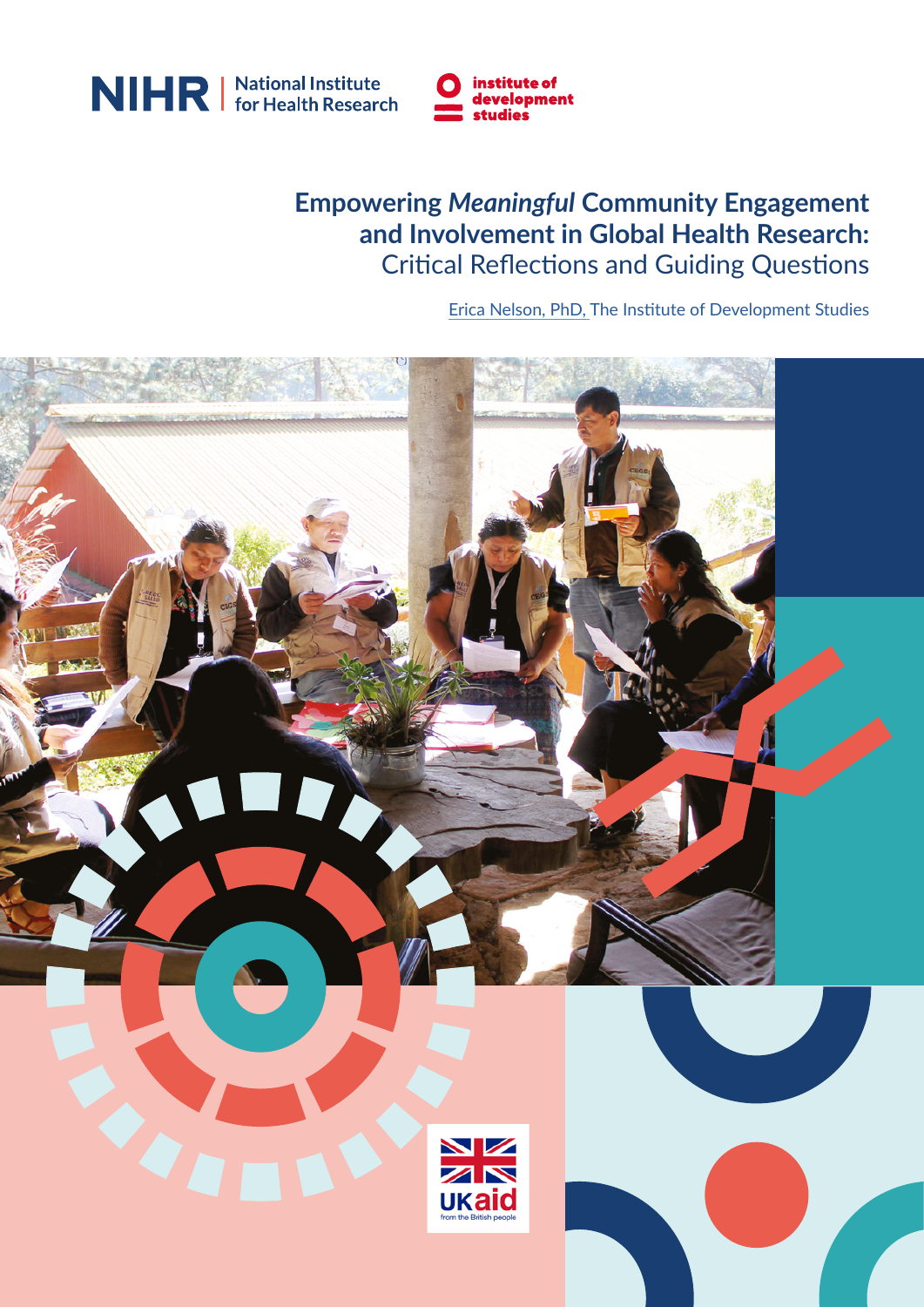When the first NIHR Resource Guide on [Community Engagement and Involvement \(CEI\)](https://www.nihr.ac.uk/documents/researchers/manage-your-funding/NIHR-Community-Engagement-Involvement-Resource-Guide-2019.pdf)  was published in 2019, the world was as yet untransformed by the COVID-19 pandemic. Now, it is even clearer that global health goals are unachievable without strong relationships of trust between researchers, practitioners and the communities with whom they work (1-4). COVID-19 has also brought to the fore the importance of bringing diverse forms of knowledge to bear on complex public/ global health challenges (5-8). In addition, the increased calls to build genuine equitable partnerships in global health research (9-11) have underscored the fact that meaningful community engagement and involvement is not only an ethical imperative of 'building forward differently' (6), but also a means through which global health researchers can be more accountable to those whose lives they seek to improve (12).

The word 'meaningful', when applied to CEI, reflects a range of approaches that aim to bring direct benefits to communities: to influence or hold to account public health decision-makers, to get access to improved health services and/or resources, to build capacity for direct involvement in research, and to address social drivers of ill-health (13). The terms ['community](https://www.nihr.ac.uk/documents/researchers/manage-your-funding/NIHR-Community-Engagement-Involvement-Resource-Guide-2019.pdf)  [engagement', and relatedly 'community](https://www.nihr.ac.uk/documents/researchers/manage-your-funding/NIHR-Community-Engagement-Involvement-Resource-Guide-2019.pdf) 

# **Empowering** *Meaningful* **Community Engagement and Involvement in Global Health Research:**  Critical Reflections and Guiding Questions

[participation', are not new](https://www.nihr.ac.uk/documents/researchers/manage-your-funding/NIHR-Community-Engagement-Involvement-Resource-Guide-2019.pdf), and have often been used in the past to signal the beginning stage of a process when 'community buy-in' is required to move forward, or the end stage of a research process when 'expert' knowledge is conveyed to the public. For NIHR's Global Health Research Portfolio, CEI is both a mandate and a core value. The expectation is that research proposals for funding will demonstrate that CEI is not a marginalized component of an overarching research process, but instead a central component of how the research itself was conceived and delivered.

With that in mind, this learning resource offers a brief set of reflections to help guide decisionmaking within the context of collaborative research approaches. This text reflects a series of conversations between experienced CEI practitioners over this past year – in the first instance, through participation in the [NIHR](https://mesh.tghn.org/programme-hubs/nihr-global-health-ce-involvement/)  [CEI Expert Advisory Committee](https://mesh.tghn.org/programme-hubs/nihr-global-health-ce-involvement/) and through consultation with NIHR staff and award holders, and later with the co-facilitators of the [first learning event](https://www.nihr.ac.uk/blog/empowering-meaningful-community-engagement-and-involvement-in-global-health-research/27030) hosted by the IDS on 29th January, 2021: [Walter Flores](https://www.youtube.com/watch?v=PLlNUCwfY4s) of [CEGSS;](https://cegss.org.gt/en/#pll_switcher) [Alex Shankland, IDS](https://www.ids.ac.uk/people/alex-shankland-2/); [Mieke Snijder, IDS,](https://scholar.google.com/citations?user=fBxeoZwAAAAJ&hl=en) [Tom Barker, IDS](https://www.ids.ac.uk/people/tom-barker/) and [Erica Nelson, IDS](https://orcid.org/0000-0001-9161-4814). In broad brushstrokes, we discuss CEI in design, implementation and adaptation, governance and accountability and lastly, respect for people's dignity as a core CEI commitment.



This resource guide was published in April 2021. This work is licensed under a Creative Commons Attribution 4.0 International License [\(http://creativecommons.org/licenses/by/4.0\)](http://creativecommons.org/licenses/by/4.0)

For more information please contact NIHR CCF Community Engagement and Involvement Team: email: [ccfcei@nihr.ac.uk](mailto:ccfcei@nihr.ac.uk)

Front cover image: Annual review meeting in Sacatepequez Province, Guatemala

© CEGSS, Guatemala. All rights reserved.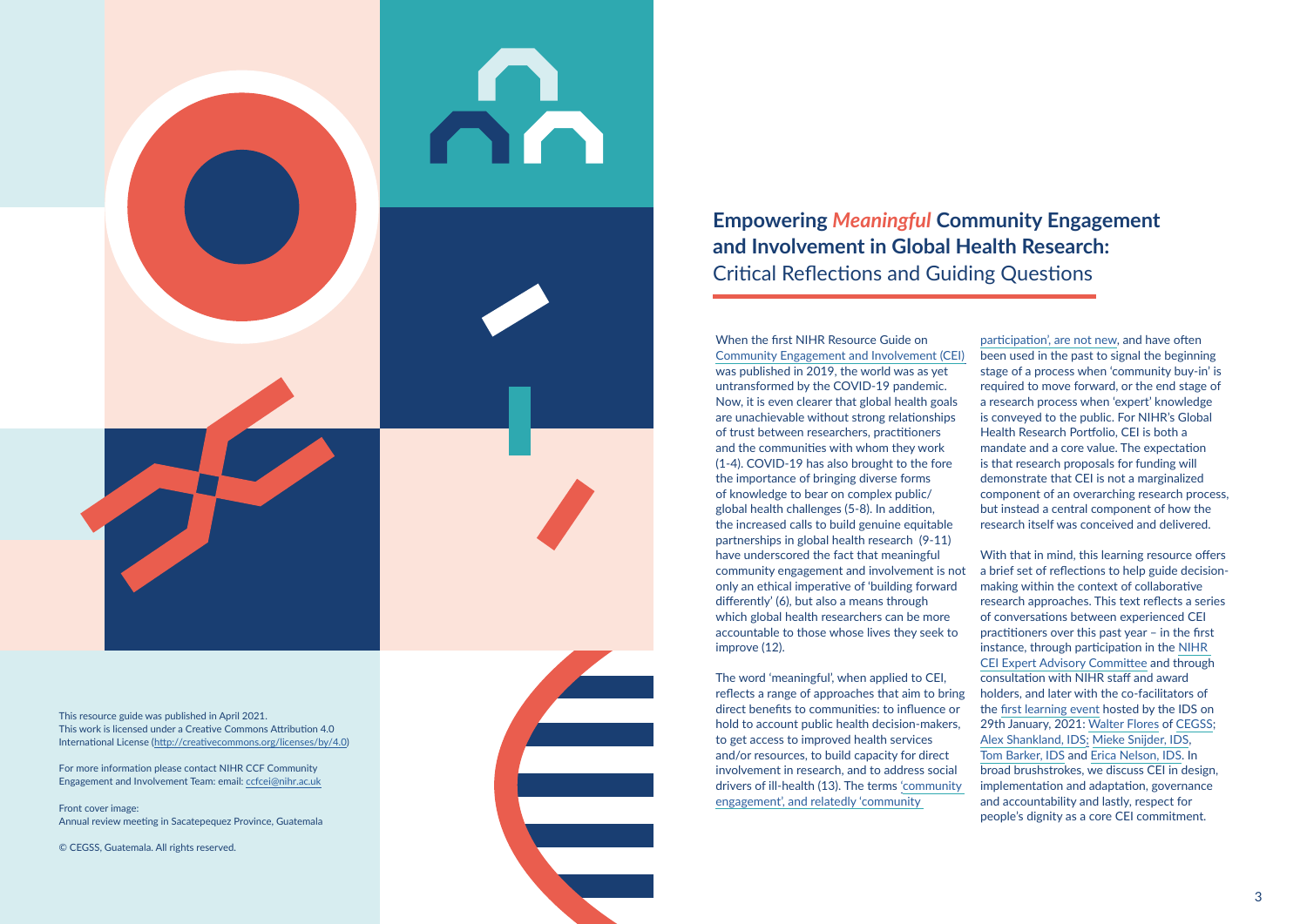



research agenda, the power to determine the allocation of financial and human resources, and the power to draw attention to the needs of a given community. Building trust with interested communities must go beyond informed consent processes, and requires good listening skills, empathy, continuous checkingin to ensure that communication is clear, and a commitment to mutual learning.

## Design Processes as Opportunities for Critical Reflexivity: Getting Comfortable with Uncomfortable Truths

1.



For those researchers more familiar with the NIHR's work on 'Patient and Public Involvement' or PPI in a UK health research context, it is important to recognize that CEI within [international public health](https://www.nihr.ac.uk/researchers/apply-for-funding/how-to-apply-for-global-health-funding/equitable-partnerships.htm)  [collaborations](https://www.nihr.ac.uk/researchers/apply-for-funding/how-to-apply-for-global-health-funding/equitable-partnerships.htm) requires navigating complex dynamics of power and distinct ethical frameworks (14-15). Think, for example, about how 'communities' are referred to in global health research. Depending on how a community is defined within a given health research intervention, the boundaries of who is 'in' and who is 'out' may not map neatly on to existing social relations or take into account

intersecting patterns of vulnerability and marginalization. For example, if a project were to propose that CEI processes were to target individuals within a health services catchment area, the people living within that catchment might identify themselves as belonging to distinct sets of communities that overlap with, or exist entirely separate to, the lines on a map.

To mitigate against this tendency to define 'community' membership according to pragmatic objectives, some initial questions to ask of yourself and your research team include:

- **1. How is community defined in this place and for the purposes of this project? Do all members of the research team understand 'the community' or 'communities' involved in the same terms?**
- **2. In defining it this way, who is included and who might be left out? How will this shape the engagement and involvement outcomes?**
- **3. Do you understand enough about the internal power dynamics of this particular grouping of people? Do you understand the risks your engagement potentially creates for marginalised or vulnerable individuals within the group?**
- **4. If you don't understand these dynamics well enough, who can help you to better understand them? Have you resourced that knowledge adequately at the front end of the project?**
- **5. Have you asked members of the community – however defined – what they would like to know? What knowledge or information do they need to resolve the problems they have identified as important to them? Have you accounted for the processes necessary to address their concerns/ unanswered questions within the research project?**



Annual review meeting in Sacatepequez Province, Guatemala © CEGSS, Guatemala. All rights reserved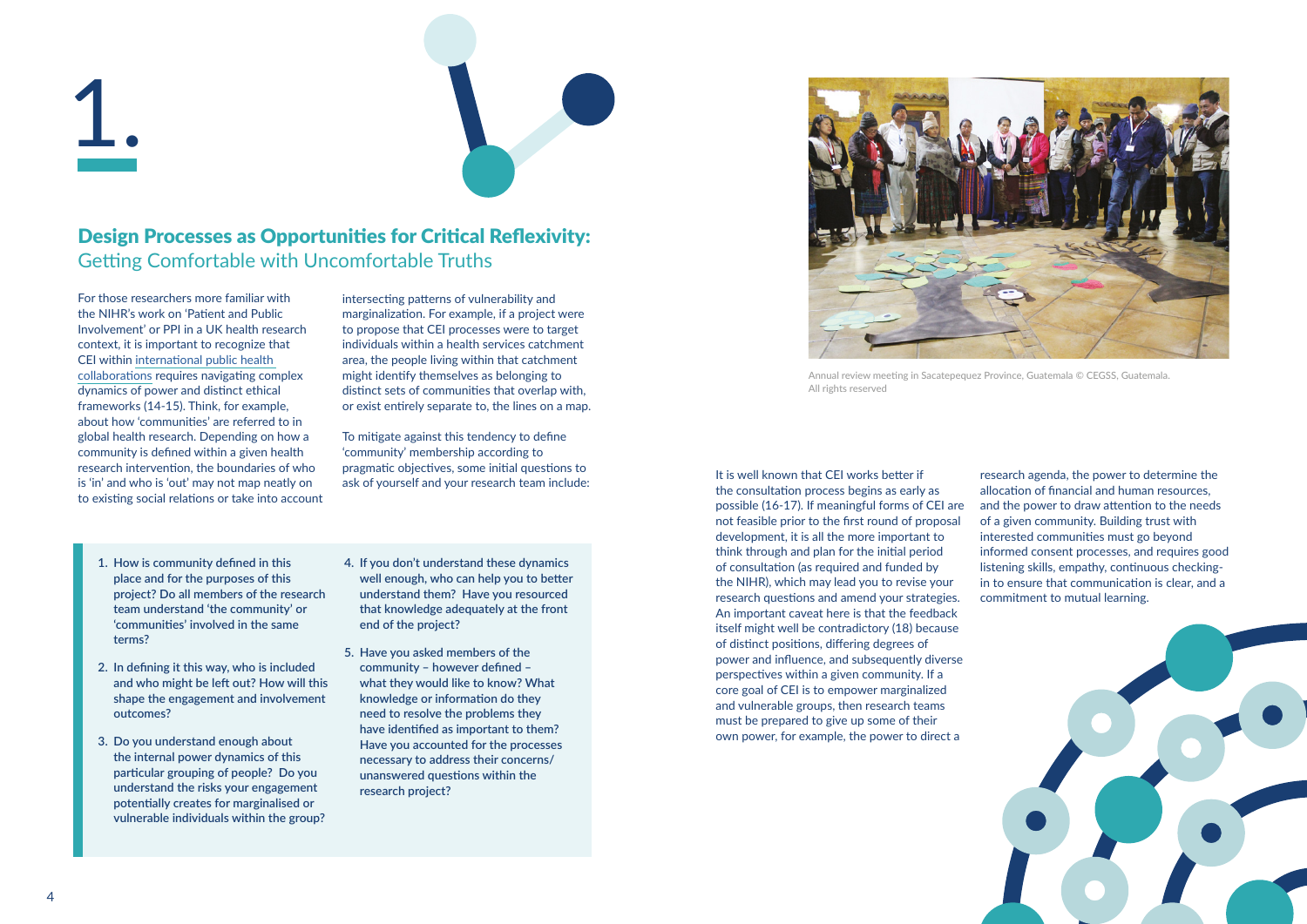

### Implementation and Adaptation: Whose Knowledge Counts?

2.



To do meaningful CEI requires more than just a multidisciplinary approach – it demands respect and openness to diverse skills and methodological practices, as well as openness to the experiential or 'lived' knowledge that team members and community members can bring to the process (19-20).

While some research designs make CEI easier to integrate and implement (for example, participatory action research), it is still possible to have meaningful CEI within any type of research collaboration. To limit 'information asymmetries' when dealing with highly technical research questions and approaches, it is crucial to account for the effort that will be required to communicate the proposed



- 1. **How will you put proposed research questions (and later research findings) into formats that are communityaccessible? Do you have skills within your group to do that, or do you need to allocate funds for community-based expertise?**
- 2. **How will you create the necessary flexibility and potential for adaptation within the project so that the results of CEI are incorporated, or even potentially used to change course?**
- 3. **How will diverse types of knowledge be accounted for within the research process?**
- 4. **Have you built in mechanisms to acknowledge and engage with dissent or alternative views within the CEI process?**
- 5. **How will you manage different approaches to research and to CEI within the research consortia itself? Are there plans to surface implicit biases of team members, or to address honestly as a group the challenging power dynamics that can result from diverse disciplinary allegiances?**
- 6. **When considering the proposed research, ask yourself: whose knowledge counts most? Then ask yourself: what can be done to shift that dynamic so that this research draws on and generates knowledge that reflects more fully the lived experiences and needs of marginalized and vulnerable groups?**

research in terms that are understandable to a diverse range of community members, and to mark off periods throughout the project cycle for feedback and dialogue. [This might mean](https://mesh.tghn.org/resources/) a series of participatory workshops, newsletters, radio programmes, short videos or any number of communication approaches to demystify technical language and enable community members to give constructive feedback, and for that feedback to be integrated into decision-making. The substantial contributions of time and energy that this work demands should be adequately resourced and community members should be compensated accordingly, per [NIHR guidance.](https://www.nihr.ac.uk/researchers/apply-for-funding/how-to-apply-for-global-health-funding/community-engagement-and-involvement.htm)

The goal of CEI at the implementation stage should not be to rubber stamp the trajectory of research as envisioned by researchers, but should instead provide an opportunity to reflect on the implicit assumptions of the proposed research and make adjustments when those assumptions are challenged. To that end, it is recommended that projects adequately budget and support CEI-focussed data collection processes as either a central component of the research itself, or in ways that can inform, and even potentially shift, research outcomes.

#### A few key questions to consider under the category of implementation and adaptation: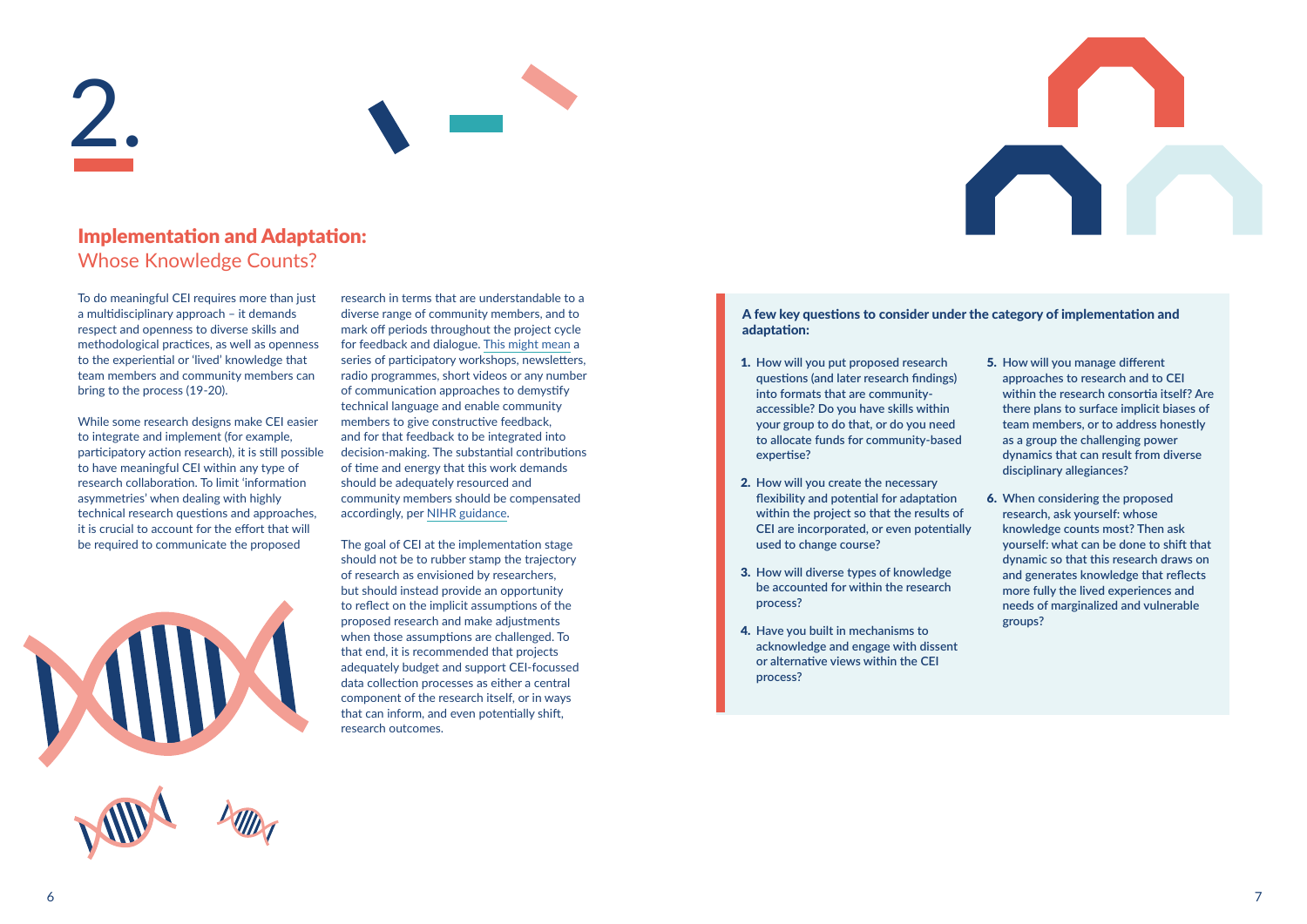

### Power: Doing the Hard Work of Good Governance and Accountability



This brings us to the question of power, which shapes the contexts in which global health research is carried out, the questions that are asked, how they are answered, and the actions that follow when new knowledge is produced. There is substantial literature concerning the nature of power in global health (21- 23), as well as the dynamics of power within the context of community engagement and involvement in health research (24-25). For this learning resource, Shiffmans' writings on structural power and productive power are particularly useful (22-23). Structural power in this instance means how 'we define ourselves

- 1. **How will you take account of unequal power dynamics within a research group, and between a research group and the communities with whom you work? What might you do to surface these power inequities and address them or mitigate them?**
- 2. **What accountability mechanisms have been put in place to hold research teams accountable to the communities you engage with and involve? (for example, a steering committee with voting power on decisions related to project design, implementation strategies, and dissemination strategies, or a community-based advisory board that has the power to suggest and implement research adaptations).**

3. **When analysing data and research results, how will you navigate differences in power, either within your project teams/consortia or between a research group and the engaged communities?**

4. **Have you put into place any processes whereby the knowledge produced by the research (data, findings) can be stored within the community so that it is accessible and useable for future use?**



in relationship to one another, in ways that enhance the capacities of some and limit those of others' (22, p. 297). Productive power refers to 'how we create meaning, particularly through the use of categories that lead us to think about the world in some ways but not others'. (22, p.297). When thinking about the place of CEI within a given global health research project or process, it is essential to consider how structural and productive forms of power influence the internal dynamics of a research group as well as interactions with community members.

#### Some initial questions to consider include:



Community leaders interview providers in rural healthcare facilities in Totonicapan and Sololá provinces, Guatemala. © CEGSS, Guatemala. All rights reserved.

Just as there is no right way to do CEI within global health research, there is no right way to build trust and honest relationships through CEI. No one is an expert at this, because this kind of critical reflexive approach to power is necessarily context-specific, relational, personal and evolving. Trust-building and honesty in CEI do, however, demand respect for the dignity of communities and individual community members. With that, we turn to the last section.